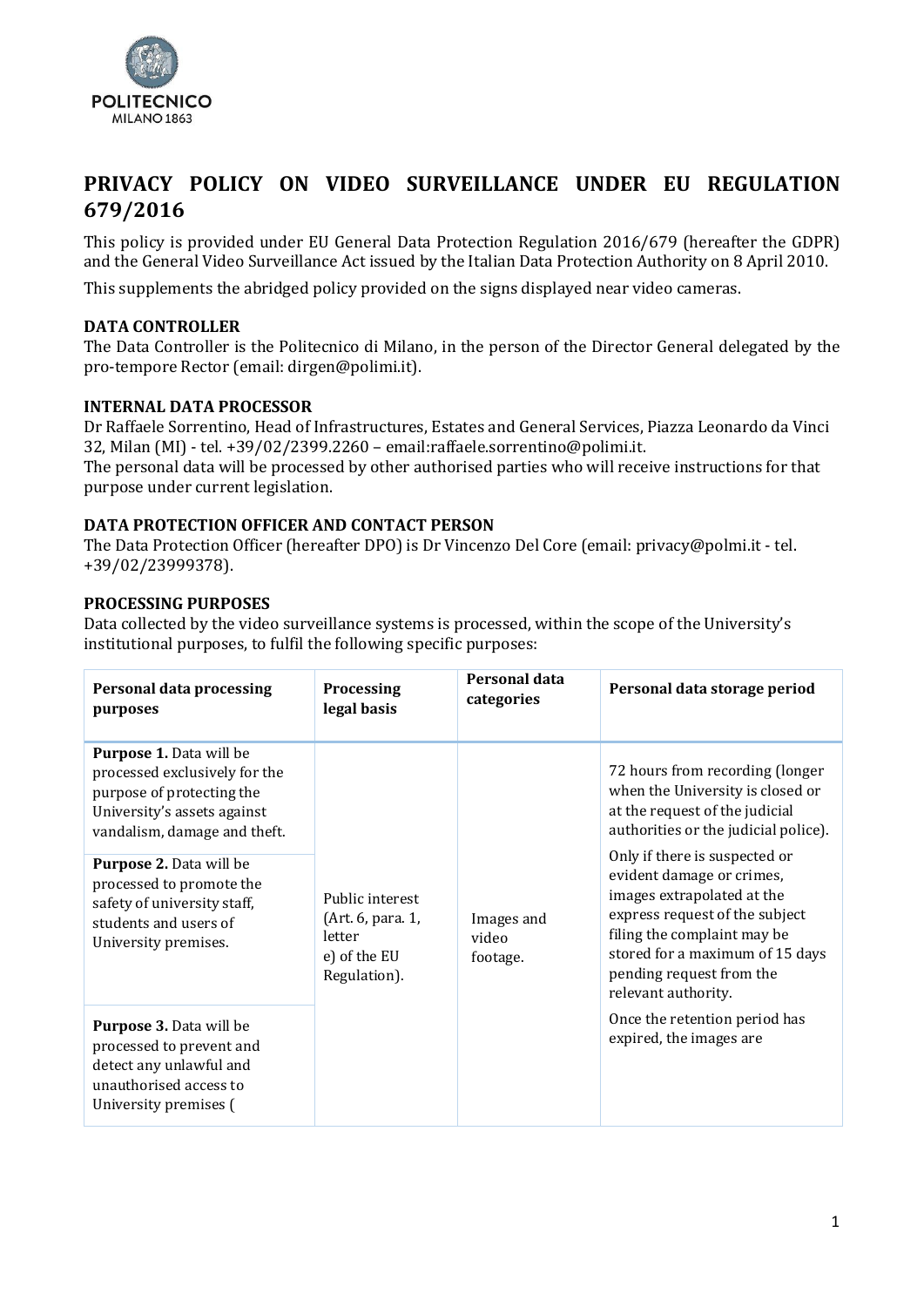| high risk places, IT<br>infrastructures).                                                               |                                                                                  | automatically and irreversibly<br>deleted. |
|---------------------------------------------------------------------------------------------------------|----------------------------------------------------------------------------------|--------------------------------------------|
| <b>Purpose 4.</b> Data may be<br>processed to help judicial<br>authorities or police<br>investigations. | Legal obligation<br>(art. 6, paragraph<br>1, letter c) of the<br>EU Regulation). |                                            |

Please note that, under art. 4 of Italian Law 300/1970 (Workers' Statute), the systems employed are in no way used to monitor the work of professors, technical/administrative staff or anyone else working in the University in their various capacities.

## **MANDATORY AND NON-MANDATORY CONFERRAL OF PERSONAL DATA**

The conferral of data is mandatory and is strictly instrumental to accessing University spaces subject to video surveillance. Non-conferral may result in the party being denied access to facilities.

### **CATEGORIES OF DATA RECIPIENTS AND POSSIBLE DATA TRANSFER**

Under the above processing purposes, data collected through video surveillance systems may be accessed by purposely authorised Politecnico di Milano employees and partners who operate at the express request of the Data Controller or Data Processor according to their duties, using the assigned authentication credentials.

The data may also be communicated to external parties entitled to request it, such as the judicial or public security authorities.

### **TRANSFERRING DATA TO NON-EU COUNTRIES**

The Data Controller will not transfer data acquired through its video surveillance systems outside the European Economic Area.

### **PROCESSING METHODS**

Video surveillance (using fixed cameras) uses digital cameras connected to the University's data network, which allow real-time viewing of images in control rooms and porters' lodges, in addition to the 24/7 recording of images in "Motion Detection" mode.

Video surveillance is carried out primarily in external areas close to the University (e.g. access to campuses and buildings, car parks, loading/unloading bays, waste storage areas). No cameras have been installed inside lecture halls, laboratories and offices.

Images are normally recorded using long shots, but it is also possible to zoom in for demonstrable needs.

Processing is carried out electronically, for the purposes set out above and under the principles of lawfulness, fairness and transparency set forth by privacy regulations. Please note that:

- Footage is stored on electronic media and storage servers located at the Data Controller's premises and may only be processed by authorised personnel;
- Video footage and any personal data may be made available to the judicial authorities or the police (at their express request) to help detect the perpetrators of unlawful deeds carried out to the detriment of the Data Controller and other parties;